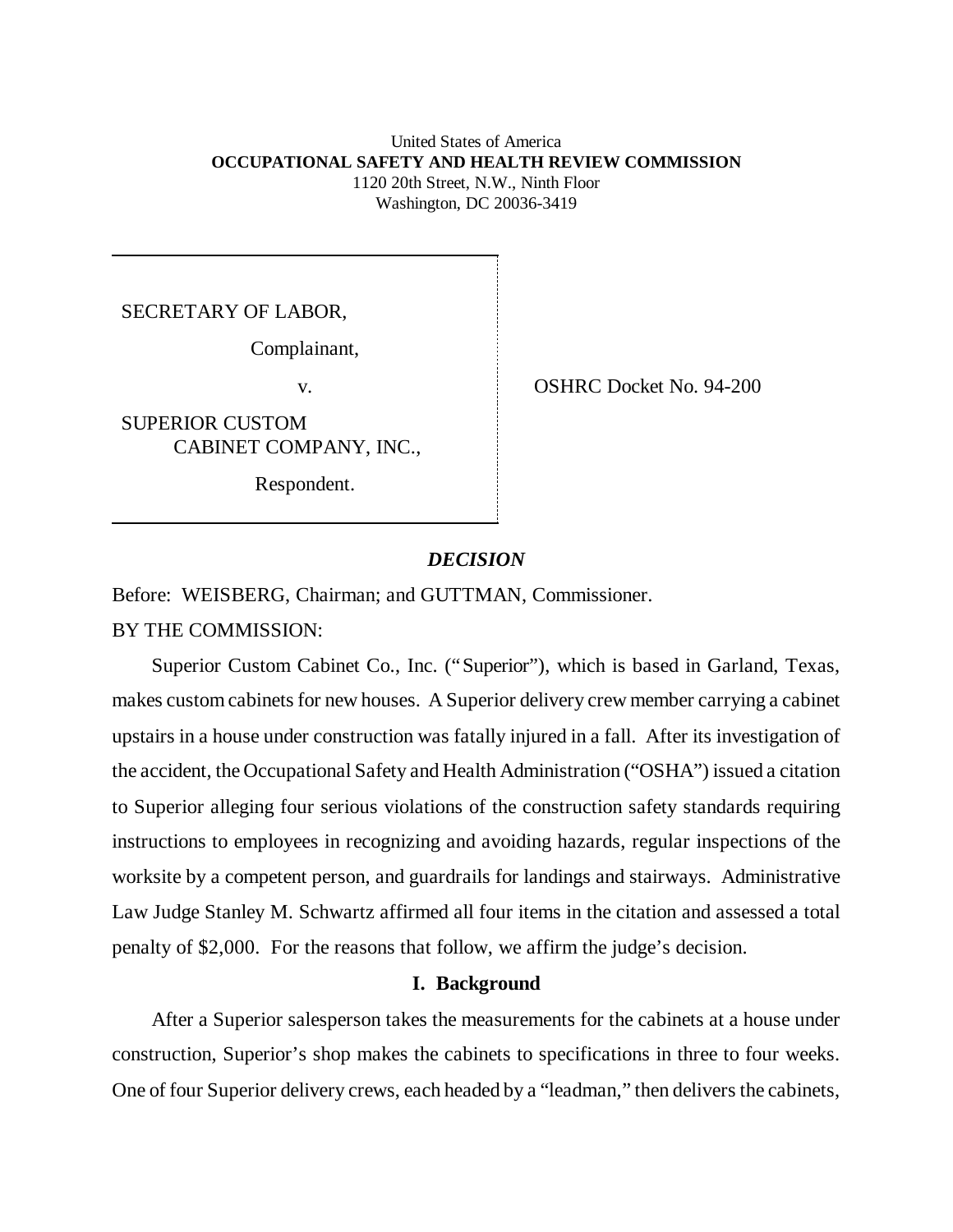usually following a call from the builder that the house is ready for them. Later, a different crew installs the cabinets. During all this time construction of the house is progressing, and the conditions are changing as the various subcontractors do their work. Generally by the time the delivery crew arrives there are railings on the stairs and landings.<sup>1</sup>

On September 16, 1993, a delivery crew consisting of driver and leadman Tracy Sims and two "haulers" Larry Tiner and William Walton was assigned to deliver a custom-made cabinet for the master bathroom in a house under construction in Rockwall, Texas. The cabinet measured 5-1/2 feet tall, 2 feet wide, and 1-1/2 feet deep. Sims checked the first floor of the house for obstructions that could cause the haulers to trip or fall. He testified that he did not check upstairs because the delivery ticket did not show any cabinets to be delivered to the second floor. After Sims' first-floor check, Tiner and Walton unloaded the cabinet, carried it into the house, and asked another person working in the house for the location of the "master bedroom."<sup>2</sup> They were told that it was upstairs. They then proceeded up the stairs, with Tiner holding one end and walking backwards up the stairs followed by Walton holding the other end and walking forward. The stairs, after a switchback point at a small landing midway up, led up to the top landing; the exposed sides of the stairway and the top landing were not guarded by any railing or other protection. When Tiner reached the second floor, he stepped backwards off the unguarded top landing and fell 10 feet 5 inches to the floor below. He died after being hospitalized.

<sup>&</sup>lt;sup>1</sup>It is undisputed that the crew's delivery of the cabinets fabricated off-site is "construction" work." *See* 29 C.F.R. § 1910.12(b), which refers to 29 C.F.R. § 1926.13(a), which refers to 29 C.F.R. § 5.2(j); *see generally Brock v. Cardinal Industries, Inc.*, 828 F.2d 373, 376-78 (6th Cir. 1987).

<sup>&</sup>lt;sup>2</sup>The record does not establish where Sims was at this particular time; some testimony could be read to suggest, as Superior's counsel does, that Sims had gone back to the truck to get some light items to carry in.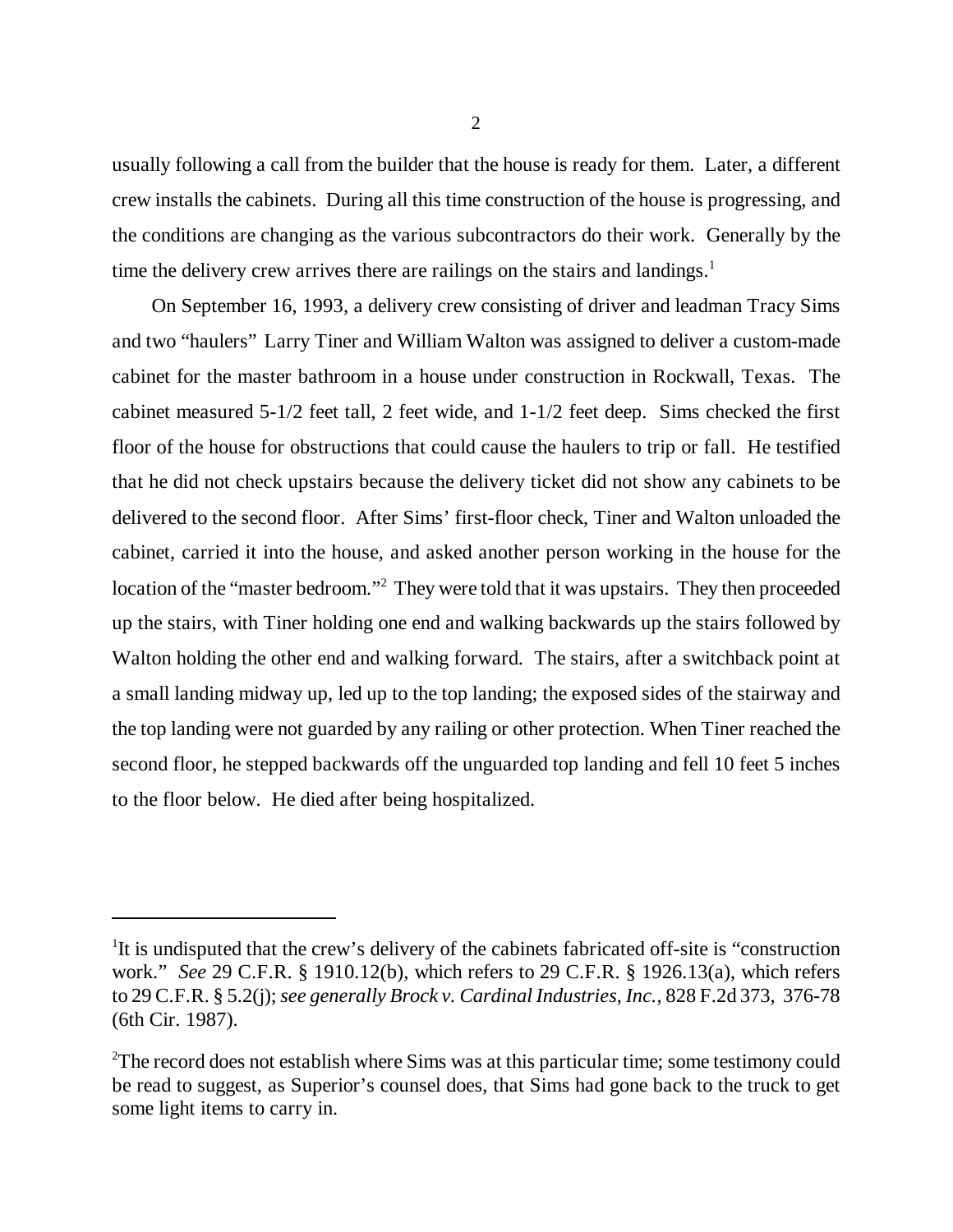### **II. Lack of Adequate Instructions in Recognizing and Avoiding Fall Hazard**

Item 2 alleges a serious violation of 29 C.F.R. § 1926.21(b)(2), which requires: The employer shall instruct each employee in the recognition and avoidance of unsafe conditions and the regulations applicable to his work environment to control or eliminate any hazards or other exposure to illness or injury.

Tom West, Superior's vice president, who had been with the company for twenty-three years, testified that the delivery crews are orally instructed that, if in trying to deliver a cabinet they see an "unsafe condition" that they cannot avoid, "like in this situation [where the cabinet goes] upstairs and there is no railing," they should leave the cabinet downstairs (unless the builder tells them not to) and call the office to speak with West, who has a pager if he is not in the office. West testified that he had "personal knowledge" that Sims, Tiner, and Walton "were instructed on potential fall hazards when they delivered cabinets." Superior had no written safety rules specifically addressing unguarded stairs or landings.<sup>3</sup>

Leadman Sims testified that, prior to the accident, he had never been told not to go up stairs or walk on "floors" without guardrails. However, he acknowledged that he had been told to watch out for "dangerous situations" including fall hazards. Sims understood that, if he saw conditions at the worksite that were unsafe, he was supposed to call the shop and, if the conditions were upstairs, leave the cabinet downstairs. Sims testified that he has left cabinets downstairs before but had never called West to notify him of the problem. West confirmed this testimony, noting that he had been "chewed out" by builders because Sims had left cabinets downstairs. According to Sims, there are some situations where unguarded stairs and landings do not pose a fall hazard because their configuration or width allows a person traversing them to stay far enough away from any unguarded edge.

Although hauler Walton did not testify at the hearing, a statement he made to the compliance officer ("CO") was admitted over objection. According to the CO, Walton told

<sup>&</sup>lt;sup>3</sup>Superior gave its employees general instructions when they were hired and in monthly meetings, but the record does not show that those instructions specifically addressed unguarded stairs and landings.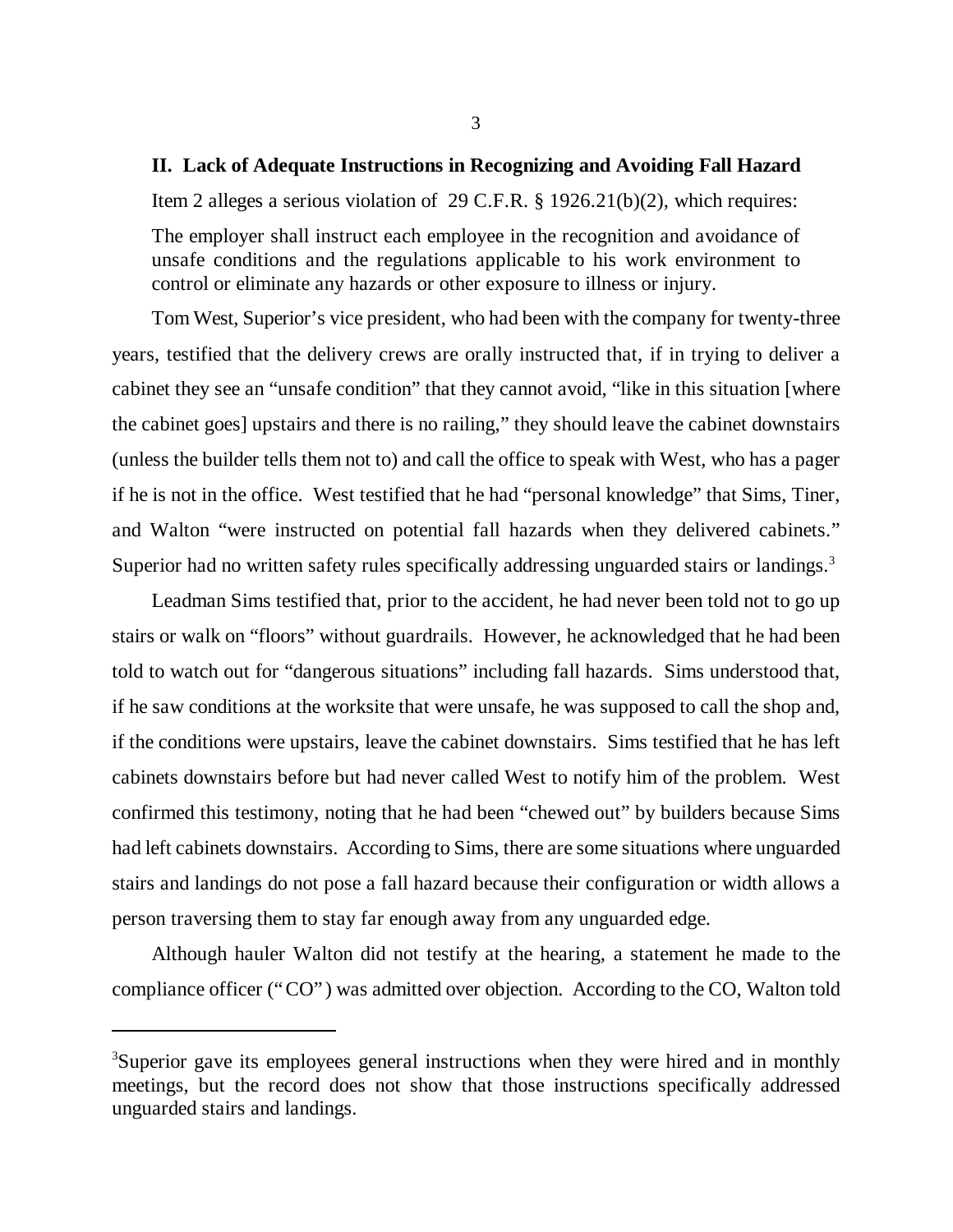him that he would deliver cabinets upstairs where stairs and landings had no guardrails, as he tried to do the day of the accident, because the lack of guardrails "had never stopped [him] before."

The judge concluded from the evidence that Sims, Tiner, and Walton were inadequately trained in the avoidance of fall hazards. We agree.

Section 1926.21(b)(2) requires instructions to employees on (1) how to recognize and avoid unsafe conditions they may encounter on the job, and (2) the regulations applicable to those hazardous conditions. *Concrete Construction Co.*, 15 BNA OSHC 1614, 1619, 1991- 93 CCH OSHD ¶ 29,681, p. 40,243 (No. 89-2019, 1992)*; see National Industrial Constructors, Inc. v.* OSHRC, 583 F.2d 1048, 1054 (8th Cir. 1978). An employer's instructions are adequate under section 1926.21(b) if they are "specific enough to advise employees of the hazards associated with their work and the ways to avoid them" and are modeled on the applicable standards. *El Paso Crane & Rigging Co.*, 16 BNA OSHC 1419, 1425 nn. 6 & 7, 1993-95 CCH OSHD ¶ 30,231, p. 41,621 nn. 6 & 7 (No. 90-1106, 1993).

Because Superior's work rule was so general, employees developed their own different ideas about what was "unsafe." As noted above, according to Sims, a stairway without a railing could be safe depending on how it is constructed. This comports with his testimony that when ascending unguarded stairs he hugs the wall. Sims also thought that a landing without a railing could be safe if the landing was wide enough so that he did not need to get close to the unguarded edge. While the CO testified that he had seen landings (not necessarily in houses) where the unguarded end was 15 to 20 feet away from where employees worked or traveled, and that he agreed that in such instances that was a safe distance, Superior's instructions to its employees gave no guidance on a safe distance. In his capacity as a supervisor, Sims' decisions as to what is "unsafe" affect the employees on his crew.

Moreover, the decision to identify a condition as "unsafe" was left not just to leadman Sims, it was apparently also left to the interpretation of the haulers. When asked at the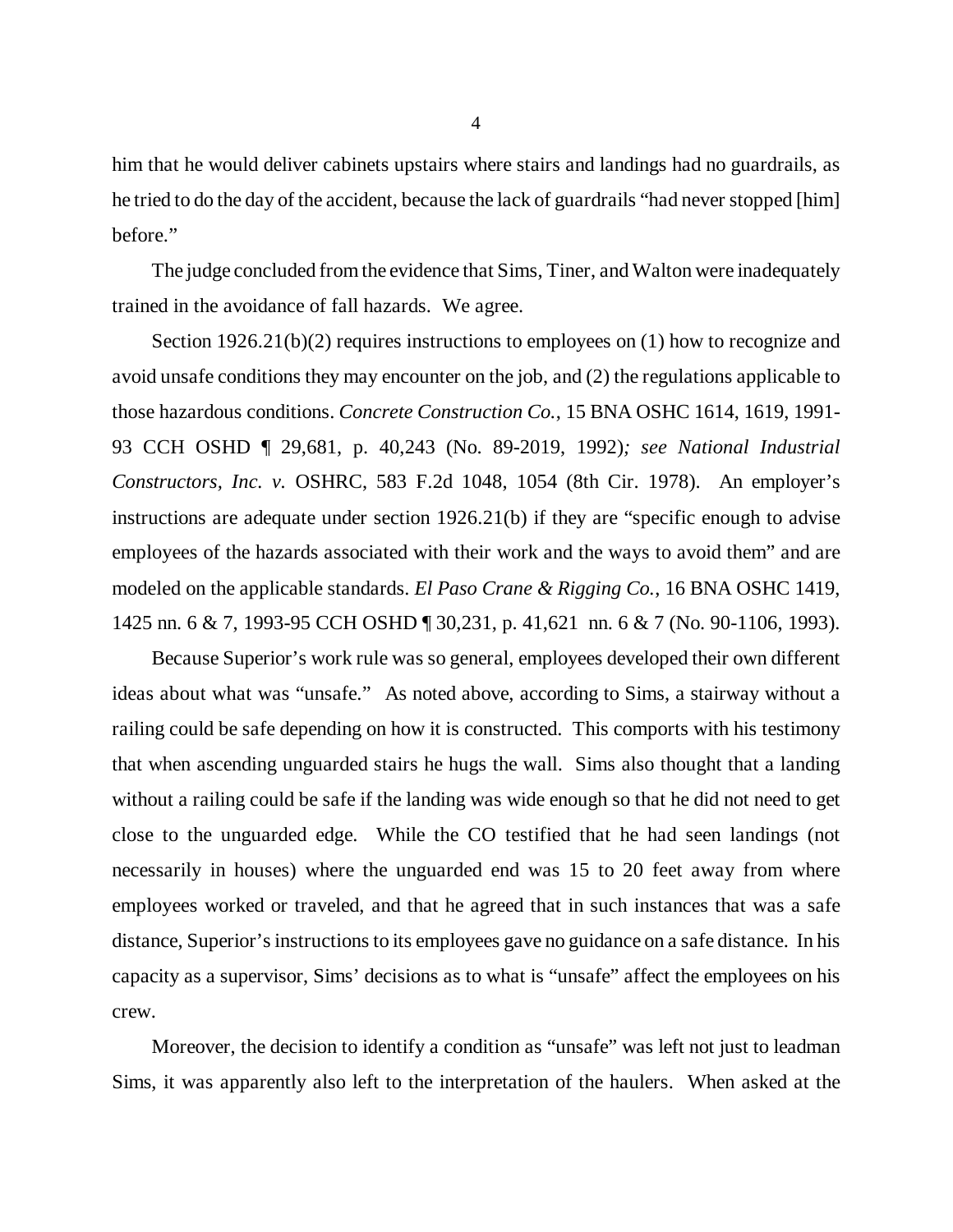hearing whether hauler Walton indicated to him during his interview that the conditions (that is, the unguarded stairway and landing) at this house were unsafe, the CO responded that he did not. As noted, Walton told the CO that he would deliver cabinets upstairs despite the lack of any railing, as he had done in the past.

Rules such as Superior's that give employees too much discretion in identifying unsafe conditions have been found too general to be effective. *See, e.g., Bechtel Power Corp.*, 10 BNA OSHC 2003, 2008, 1982 CCH OSHD ¶ 26,261, p. 33,172 (No. 77-3222, 1982) (instructions to report "any unsafe practice"); *J.K. Butler Builders, Inc.*, 5 BNA OSHC 1075, 1076, 1977-78 CCH OSHD ¶ 21,585, p. 25,903 (No. 12354, 1977) (warning to "avoid unsafe areas"). As the Fourth Circuit noted in *Tri-State Roofing & Sheet Metal, Inc. v. OSHRC,* 685 F.2d 878, 881 (4th Cir. 1982): "The particular views of workmen are not necessarily, and often times are not, the best determination as to what is safe and what is unsafe. Convenience rather than safety considerations often dictates a worker's perspective." We find that Superior's instructions to its employees to leave the cabinet downstairs and call the office if they encountered "unsafe" conditions were not specific enough to inform employees how to recognize and avoid the fall hazards posed by unguarded stairways and landings.

Moreover, Superior's instructions did not meet the other prong of the two-part test for adequate instructions under section 1926.21(b)(2): instructions should be modeled on applicable regulations. *See El Paso*, 16 BNA OSHC at 1425 n . 6, 1993-95 CCH OSHD at p. 41,621 n. 6 (and cases cited therein). Under the applicable OSHA guardrail standards, 29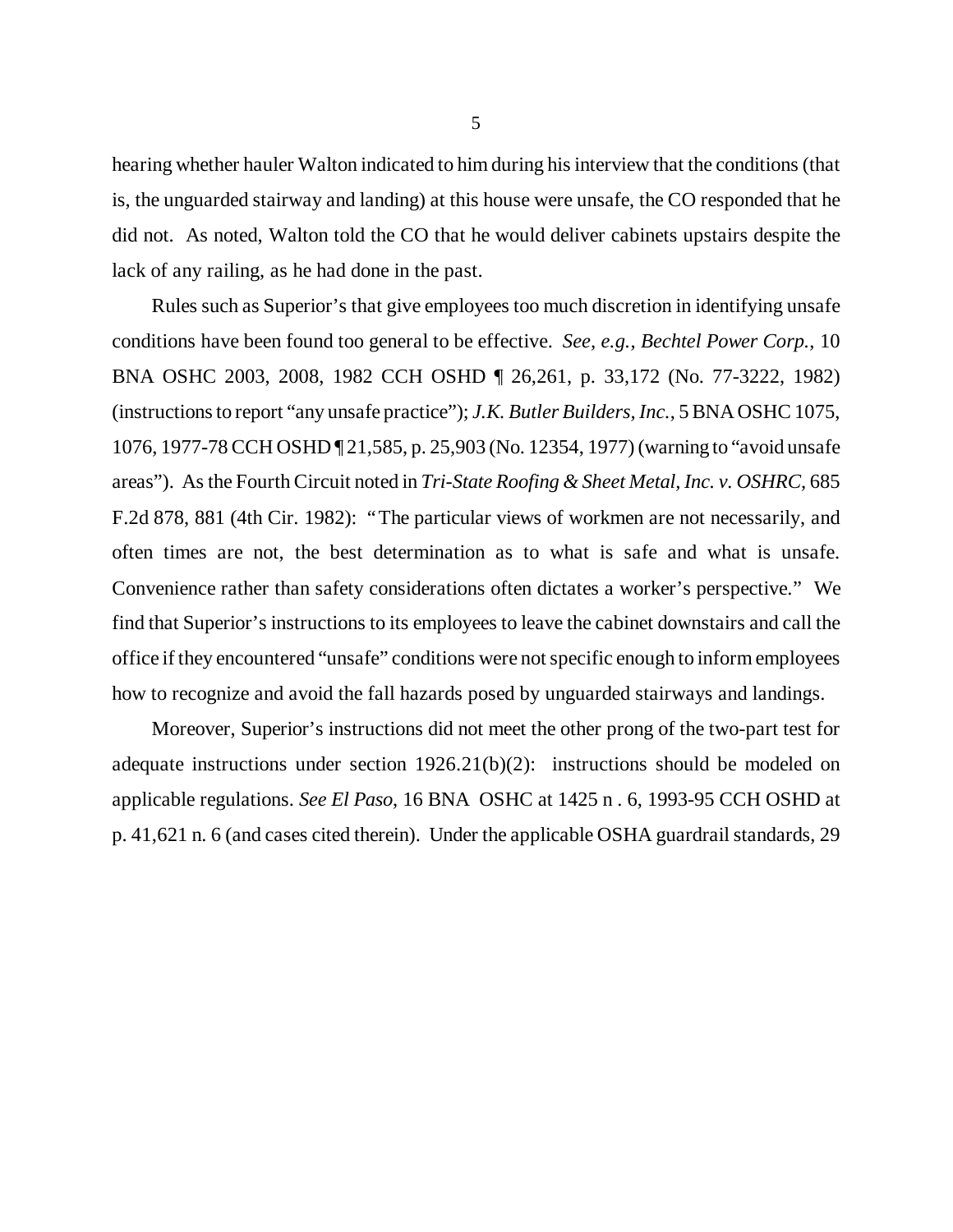C.F.R. §§ 1926.500(d)(1)<sup>4</sup> and 1926.1052(c)(1),<sup>5</sup> which Superior was also cited for violating, railings are necessary with a few exceptions, none of which are the situations relied on by Sims. Section  $1926.1052(c)(1)$  requires that a stairway have a guardrail system along each unprotected side and at least one handrail *unless* the stairway has less than four risers or rises 30 inches or less. Section 1926.500(d)(1) requires that a landing be guarded except where it is less than six feet above the adjacent floor or ground except where there is entrance to a ramp, stairway, or fixed ladder.

For the reasons above, we agree with the judge that Superior violated section  $1926.21(b)(2).<sup>6</sup>$ 

 $4$ Section 1926.500(d)(1) provided:

Every open-sided floor or platform 6 feet or more above adjacent floor or ground level shall be guarded by a standard railing, or the equivalent, . . . on all open sides, except where there is entrance to a ramp, stairway, or fixed ladder. . . .

This is the standard as of the date of the citation, December 21, 1993; it was revised and became 29 C.F.R. § 1926.501(b)(1) in August of 1994.

<sup>5</sup>Section 1926.1052(c)(1) reads:

Stairways having four or more risers or rising more than 30 inches (76 cm), whichever is less, shall be equipped with:

(i) At least one handrail; and

(ii) One stairrail system along each unprotected side or edge.

<sup>6</sup>Superior contends that the Secretary has "no quarrel with the content of the instruction" because the CO admitted that Superior's instructions were adequate and that his main concern was that the instructions had not been enforced. We have carefully examined the transcript pages Superior cites and find that, when considered in context, the CO's comments do not support Superior's claims. Viewing the CO's testimony as a whole it is clear that he considered the work rule inadequate.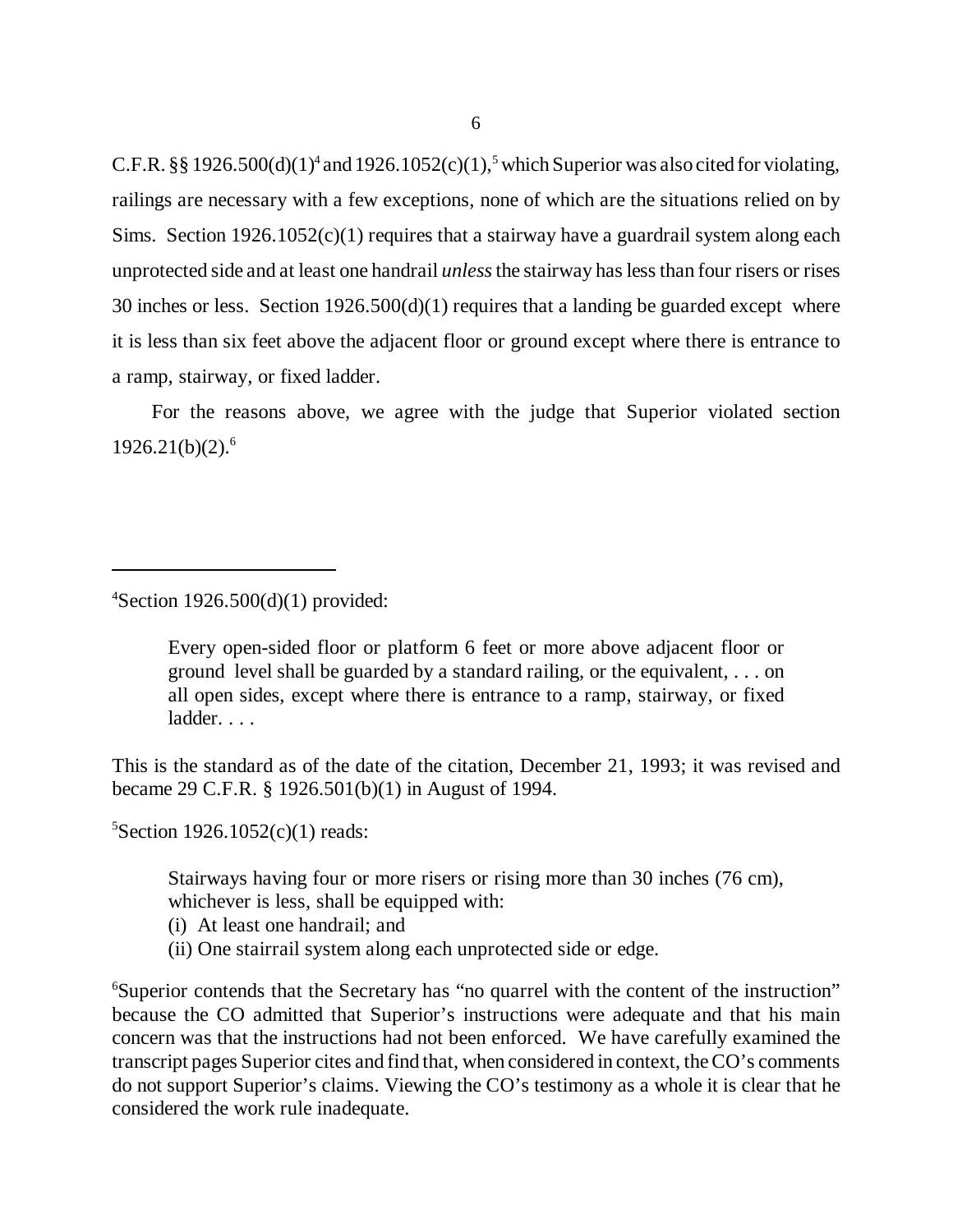# **III. Failure to Have Inspection by Competent Person**

Item 1, as amended, alleges a serious violation of 29 C.F.R. § 1926.20(b)(2), which provides:

(b) *Accident prevention responsibilities.*

. . . . (2) Such [accident prevention] programs shall provide for frequent and regular inspections of the job sites, materials, and equipment to be made by competent persons designated by the employers.

The term "competent person" as used in section 1926.20(b)(2) is defined at 29 C.F.R.

§ 1926.32(f) as:

one who is capable of identifying existing and predictable hazards in the surroundings or working conditions which are unsanitary, hazardous, or dangerous to employees, and who has authorization to take prompt corrective measures to eliminate them.

*E.g., Ed Taylor Constr. Co.*, 15 BNA OSHC 1711, 1714, 1991-93 CCH OSHD ¶ 29,764, p. 40,479 (No. 88-2463, 1992).

The leadman is in charge of the delivery crew and is responsible for the haulers and the truck, and for "walking the house" before the haulers enter with the cabinet. Sims asserts that he "walked" this house by checking the first floor for obstructions, like bricks or nails in the walking areas. Sims testified that he did not go up to the second floor because the delivery ticket did not show any cabinets to be delivered to the second floor. However, Sims acknowledged that in a two-story house there is usually a bathroom upstairs.

Superior's vice president West testified that usually the drawings with the delivery ticket include the upstairs, but for some reason this one did not. According to West, there were a bathroom and a bedroom on the first floor, but "clearly, it was not the master [bathroom]."

West testified that leadmen are chosen based on their experience, and the leadman is always the same for each crew. Sims had delivered cabinets for seven years and had been a leadman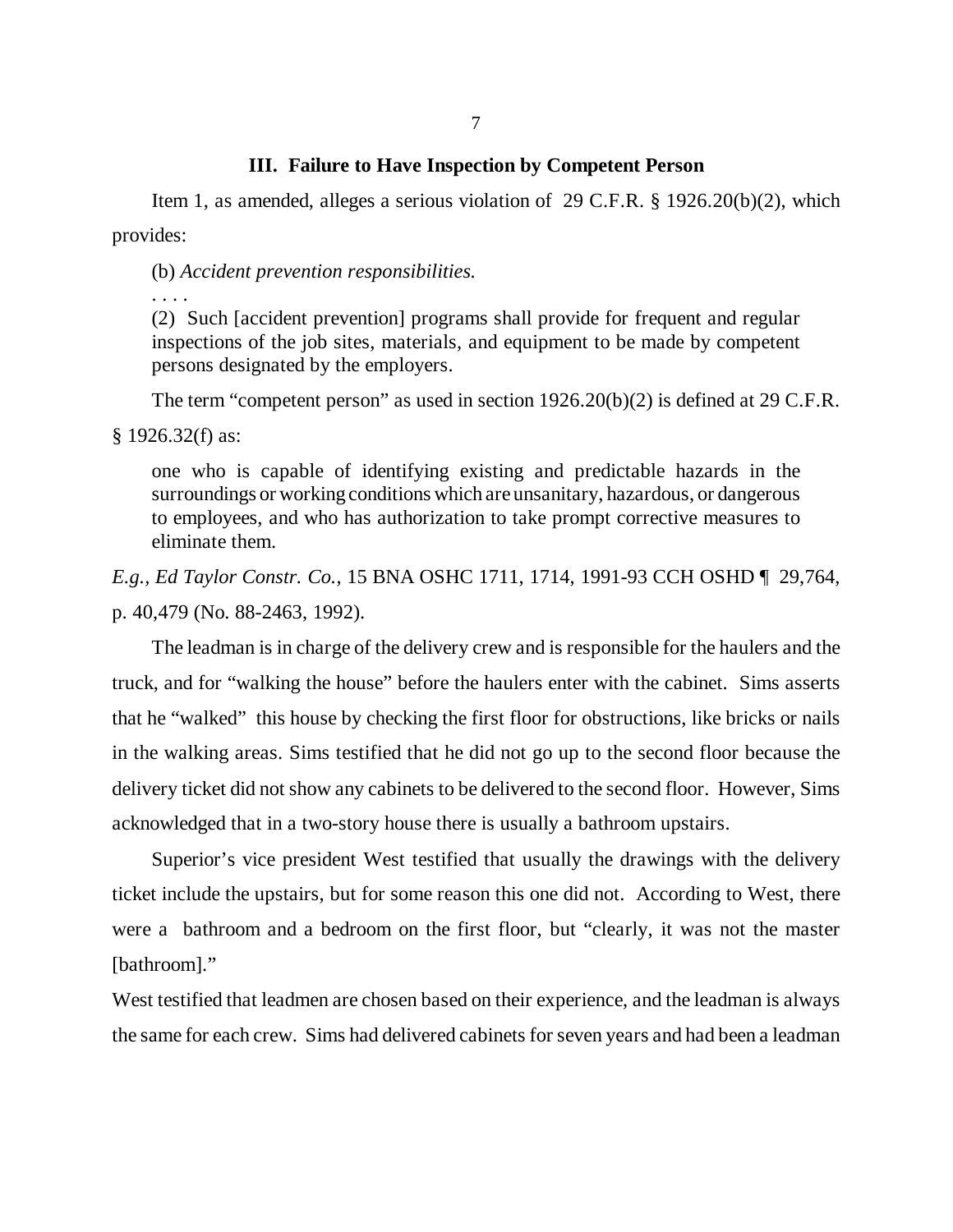for about five years. While Sims testified that in his years of experience most houses had railings up when the cabinets are delivered, he acknowledged that not all of them did.<sup>7</sup>

We agree with the judge that "in view of his experience and the circumstances at the site it was unreasonable for Sims to not check the upstairs . . . ." We base our decision on the totality of the evidence. As the judge particularly noted, Sims testified that most two-story homes have a bathroom upstairs, and Tiner and Walton ascertained that the master bathroom was on the second floor by simply asking one of the other subcontractors. We also note West's testimony that the bathroom on the first floor was "clearly" not the master bathroom.

For the reasons above, we affirm the judge's conclusion that Superior did not comply with section 1926.20(b)(2). *See DiGioia Bros. Excavating*, 17 BNA OSHC 1181, 1184, 1993-95 CCH OSHD ¶30,751, p. 42,723-3 (No. 92-3024, 1995) (where "inspections were insufficient to identify the recognizable hazard" there was noncompliance with the inspection-by-a-competent-person requirement of  $29 \text{ C.F.R.}$  §  $1926.651(k)(1)$  (excavations)); *see also C.J. Hughes Constr.*, 17 BNA OSHC 1753, 1757, 1996 CCH OSHD ¶ 31,129 (summary) (No. 93-3177, 1996) (designated "competent person" under 29 C.F.R. § 1926.650(b) "acted in a competent manner . . . if his conclusion is reasonable" but if that person made a "determination that . . . was not reasonable" there would be a violation of 29 C.F.R. § 1926.652(a)(1) (excavations))*.*

### **IV. Failure to Establish Unpreventable Employee Misconduct**

As noted above, Superior was also cited for violating the two standards that specifically require guarding of landings and stairways: section 1926.500(d)(1) (item 3, see note 4 *supra*) and section 1926.1052(c)(1) (item 4, see note 5 *supra*). Superior does not dispute that the landing and stairway were not guarded and that the employees were exposed to the

<sup>&</sup>lt;sup>7</sup>Sims testified that in his seven years of experience delivering cabinets to about 2,000 houses, ten to 15 did not have guardrails by that time. Vice president West testified that in his more than 25 years of experience in the field with 200 houses a year, by the time of cabinet delivery 15 or 20 did not have guardrails on the stairs, and four or five did not have guardrails on the landing.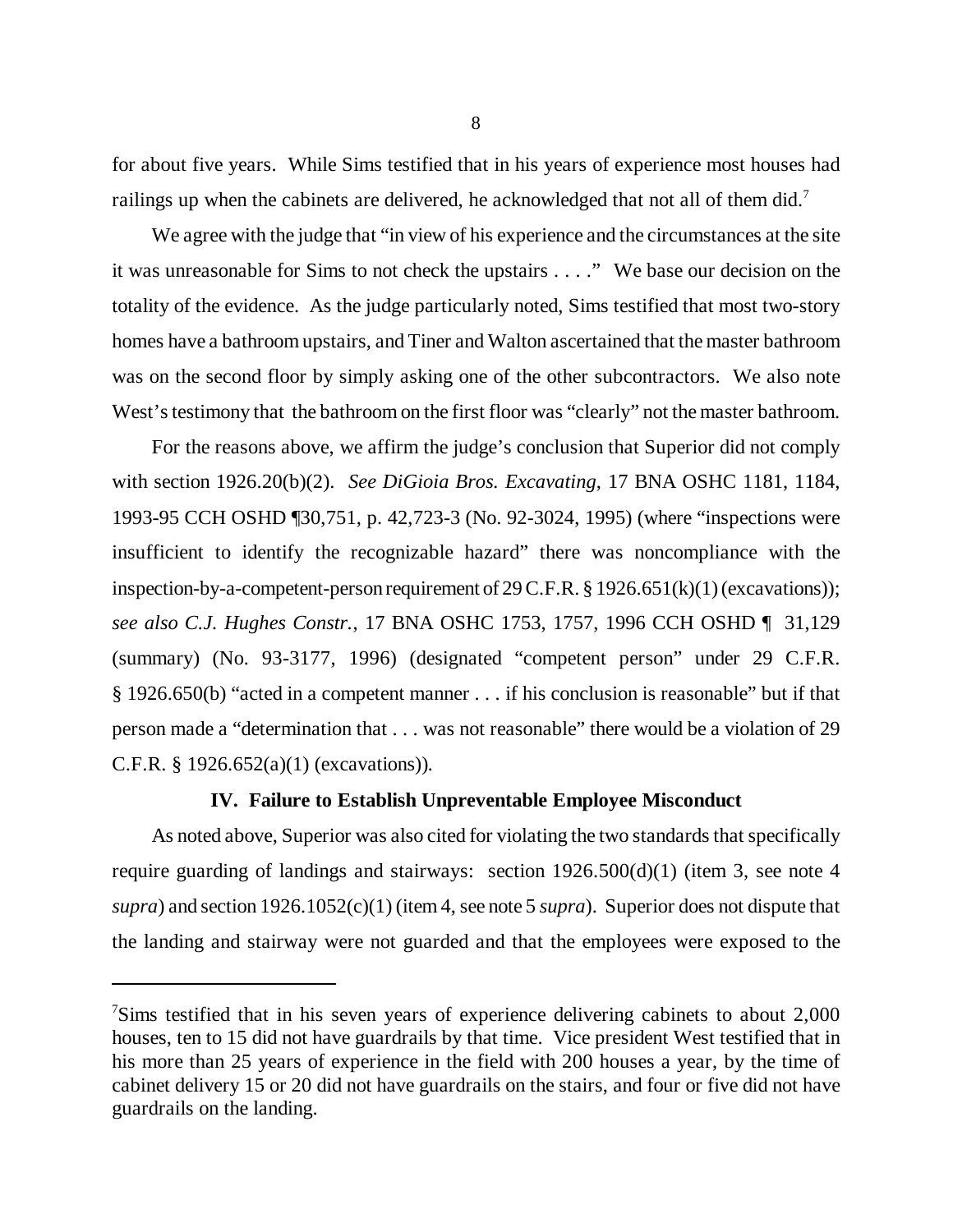hazards addressed in the standards. Rather, Superior contends that it is not responsible for the violations because Tiner's and Walton's misconduct was unpreventable.

In order to establish the unpreventable employee misconduct defense, the employer must show that it has: (1) adopted work rules designed to prevent the violation; (2) adequately communicated those rules to its employees; (3) taken steps to discover violations; and (4) effectively enforced the rules when violations have been discovered. *E.g., Precast Services, Inc.*, 17 BNA OSHC 1454, 1455, 1995 CCH OSHD ¶ 30,910, p. 43,034 (No. 93- 2971, 1995), *aff'd without published opinion*, 106 F.3d 401 (6th Cir. 1997)

Superior did not establish this defense because it did not show that it had a work rule designed to prevent the violations. As noted above, Superior had an unwritten work rule that employees were not to take cabinets upstairs if they thought it was unsafe, but rather were to leave them downstairs and call the office. As discussed above, this rule gave employees too much discretion in identifying unsafe conditions and was therefore too general to be effective in preventing employee exposure to unguarded stairways and landings.

Moreover, although West testified that, with regard to Superior's work rules in general, he conducted spot checks and had fired an employee for violating a work rule as part of a progressive disciplinary system, there is evidence that the specific work rule to avoid unsafe stairs and landings was not effectively enforced. As noted above, the CO testified that Walton indicated that he had delivered cabinets upstairs before where there were no guardrails on stairways and landings. Furthermore, despite the work rule's requirement to do so, Sims testified that in the seven years he had been with Superior he had *never* called back to the office when leaving cabinets downstairs due to an unsafe condition.<sup>8</sup> Although

<sup>&</sup>lt;sup>8</sup>Although Superior does not argue that Sims' conduct was improper or unpreventable, evidence concerning Sims and his interpretation of the work rule and its enforcement (or lack thereof) is relevant here as evidence of Superior's safety program.